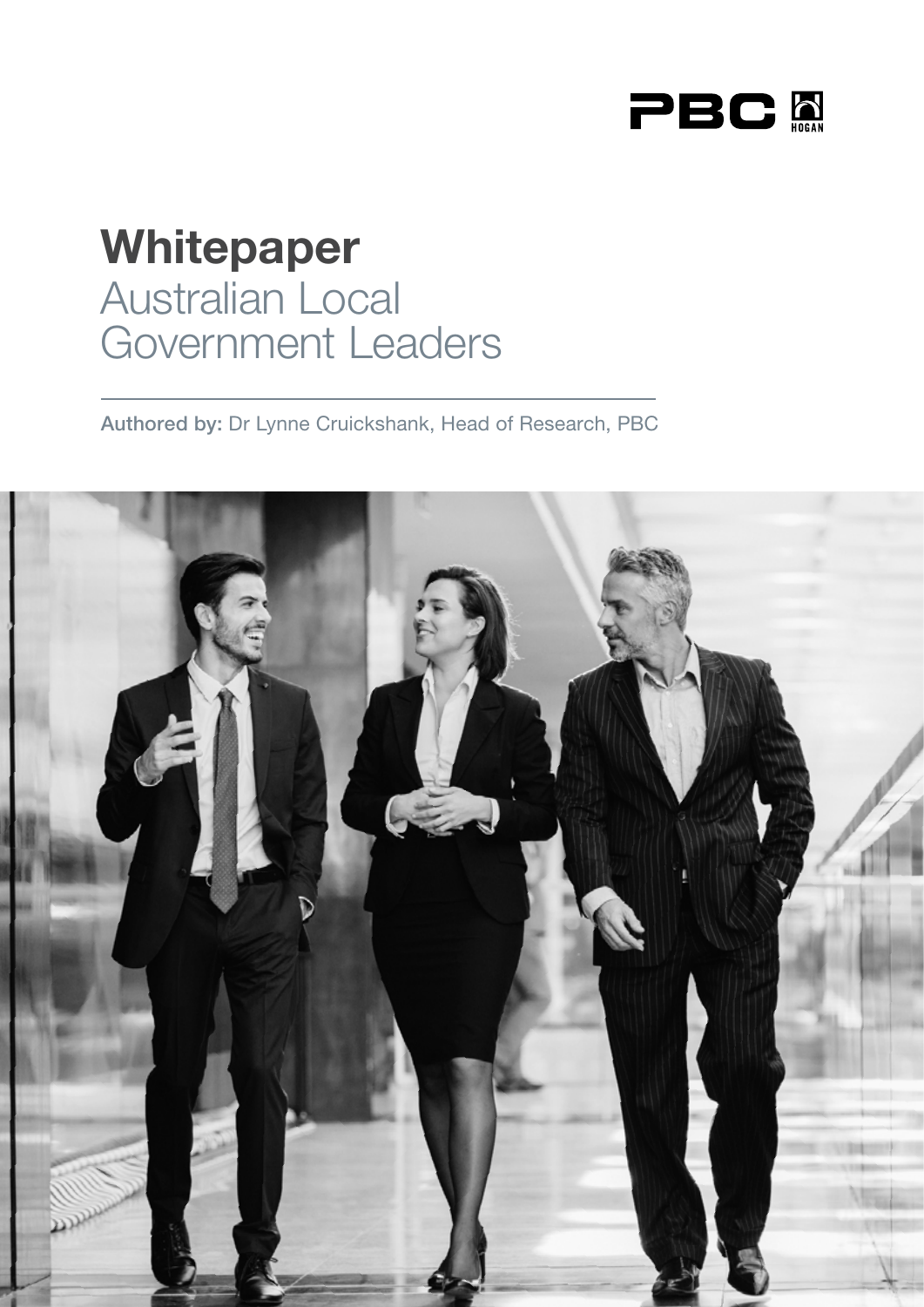### Executive summary

The current research endeavoured to obtain insight into what differentiates local government leaders from their counterparts in the private sector by exploring differences in relation to personality and multi-rater performance.

Understanding what differentiates local government leaders and the strengths and opportunities that tend to be most prevalent amongst local government leaders is valuable in supporting the development of local government leadership talent.

- Significant differences were found in relation to day-to-day personality tendencies which may contribute to differences in leadership styles and the approaches adopted when comparing local government leaders to leaders in the private sector. Specifically, local government leaders were relatively more likely to display tendencies associated with being resilient;attentive to detail, procedures, rules and risks; driven and results-focused;curious and open-minded; independent and task-focused; and interested in learning and staying up to date.
- Significant differences were also found in relation to derailment tendencies which may contribute to differences in development needs and responses when in situations such as when under pressure or complacent. Specifically, leaders within the local government were less likely to derail by overreacting to situations and being tense under pressure; cynical of others and fault-finding; overly confident and ignoring one's shortcomings; taking unnecessary risks and acting impulsively; being overly perfectionistic and micromanaging others.
- When looking more closely at derailment tendencies for local government leaders, the most prevalent derailment tendencies for these leaders were associated with holding exceptionally high standards of performance, being perfectionistic, exhibiting micromanaging behaviours, being inflexible and failing to delegate work to others. The second most prevalent derailment tendencies were associated with overvaluing one's independence and being privately resentful regarding requests and work-related suggestions; and taking unnecessary risks, acting impulsively without thinking through the potential implications, and downplaying one's mistakes.
- There were also significant differences between local government leaders and leaders in the private sector in relation to motivators and drivers which may contribute to differences in the types of work environments or cultures that they are likely to foster as a leader. Specifically, local government leaders were relatively more likely to embrace values associated with helping others and making a positive contribution to society; dedication to strong personal beliefs; and innovation, creativity, and style. On the other hand, leaders in the private sector were relatively more likely to embrace values associated with opportunities to stand out and be noticed; opportunities to socialise; competition and getting ahead; focusing on commercial outcomes; experiencing fun and variety.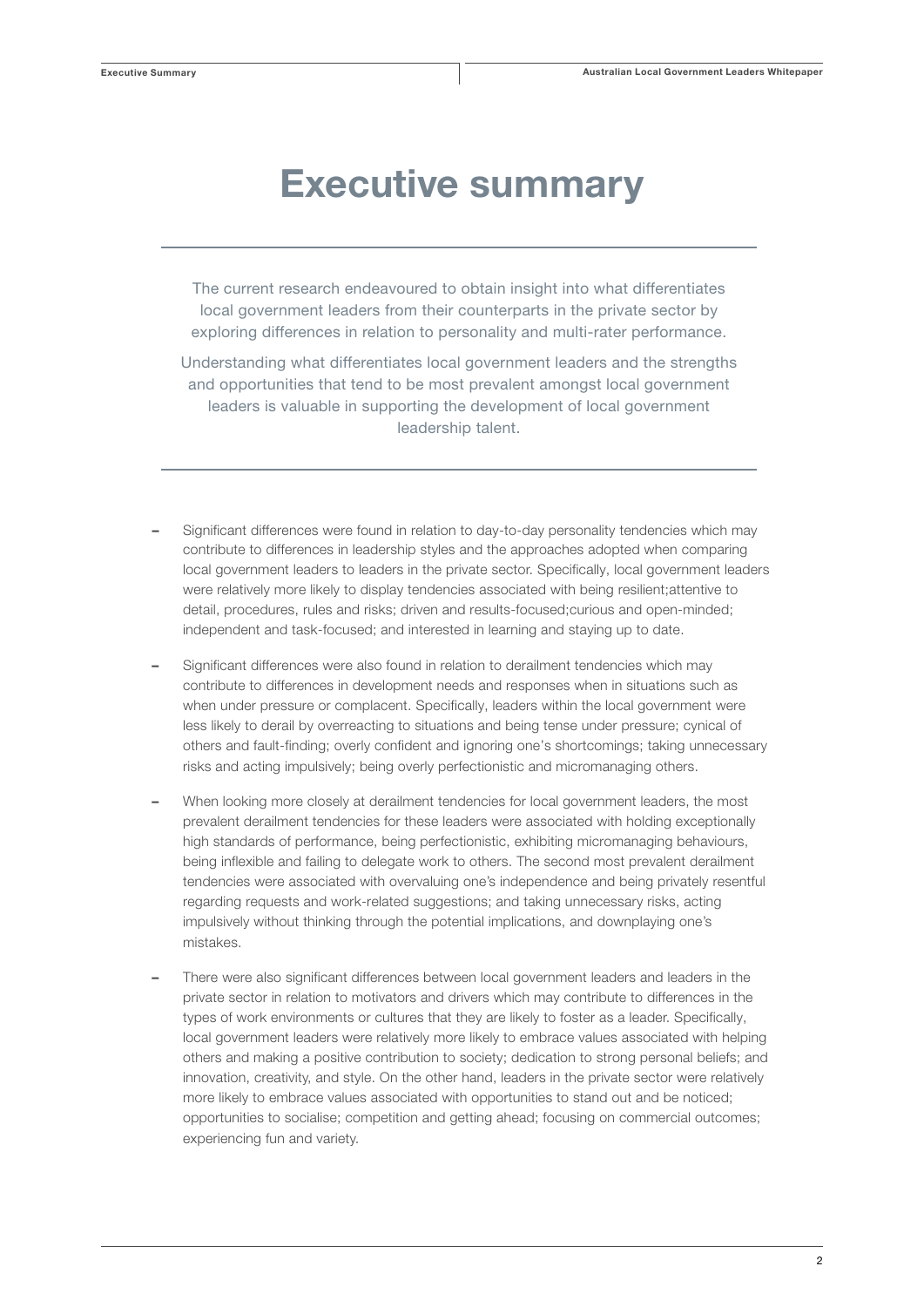- When looking more closely at motivators and drivers for local government leaders, the most prevalent values were associated with opportunities to help others and contribute to society; and with engaging in analytical problem solving and objective decision making. Other values that were relatively more prevalent included having an interest in high standards and appropriate social behaviour; valuing innovation and creative problem-solving.
- When looking at differences in relation to performance on multi-rater assessments, there were a number of similarities including in relation to self-management, relationship management, and working on the business (i.e. adding value through innovation and strategic planning). However, there were also some leadership capabilities where local government leaders scored lower relative to their private sector counterparts. Specifically, local government leaders scored lower on working in the business (i.e. achieving operational excellence), accountability, and being driven by internal and external customer needs.
- There were some similarities in the top-rated strengths and opportunities to improve when looking at local government leaders and private sector leaders. This speaks to common leadership strengths and needs. In terms of strengths, these were having solid technical ability, experience, and knowledge; having a strong work ethic; being steady and calm under pressure; having a professional approach. In terms of opportunities to improve, these were stop taking on too much and spreading oneself too thin; challenging poor performance; delegating more; motivating others and improving morale.
- There were also some differences in ranked strengths and opportunities when comparing local government leaders and private sector leaders. Specifically, local government leaders tended to be rated relatively higher on the strengths of having high ethical standards and integrity, being empathetic and supportive, and being visionary and strategic. In terms of opportunities to improve, local government leaders tended to be rated higher on the opportunities of setting clearer goals and performance indicators; listening more and letting others have their say; and improving their time management and organisational skills.
- The implications associated with the strengths and opportunities to improve that emerged for local government leaders are explored. Recommendations are also provided for addressing some of the key development areas that were identified for local government leaders in Australia.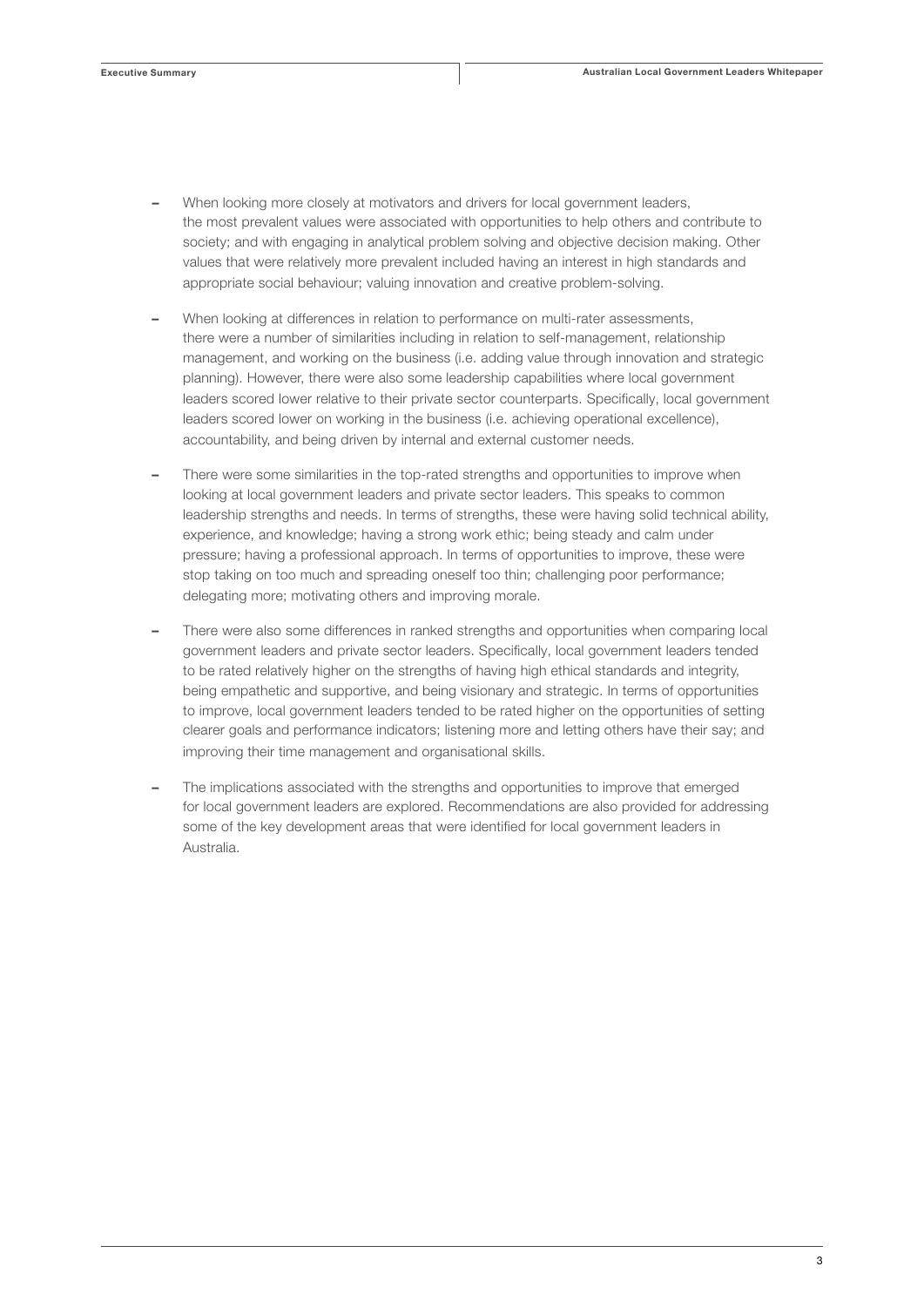# **Background**

Leaders within Australian local governments are faced with a number of unique and complex challenges that differ from those faced by other public sector leaders and by private sector leaders (Hutchinson, Walker, & McKenzie, 2014).

While there have been various pieces of research looking into differences between leaders in the public and private sectors (e.g. Anderson, 2010; Hansen & Villadsen, 2010; Hooijberg & Choi, 2001), there is an opportunity to look more specifically at local government leaders to obtain insights into what can help contribute to their success in driving performance and achieving desirable outcomes. The present research aimed to help increase an understanding of the strengths and opportunities of local government leaders by exploring their performance on personality and multi-rater assessments. This research involved looking at the prevalence of certain tendencies, strengths, and opportunities amongst local government leaders as well as how they compare to those within the private sector.

Personality has been found to be predictive of leadership performance and proposed to play an important role in shaping a person's leadership behaviour and style (Hassan, Asad & Hoshino, 2016; Howell, 2017; Judge et al., 2002; Kaiser & Hogan, 2011). By understanding the prevalence of personality-based tendencies amongst local government leaders and how they differ compared to their private sector counterparts, we may be able to shed some light into their likely leadership behaviours and styles as well as their likely strengths and areas for development. These insights can be used to help support the selection and development of leadership talent within Australian local government.

The present study looked at three aspects of personality, specifically day-to-day tendencies, derailment tendencies, and motivators. Understanding the day-to-day personality-based tendencies may provide insight into how the personality of local government leaders shapes their leadership style and approach and provide insight into aspects such as their decision making. By also examining their derailment tendencies, we can obtain insight into how local government leaders are likely to respond during times such as when they are under pressure and what are likely to be key areas that should be targeted for their development. Finally, by looking at motivators and drivers we can obtain a greater understanding of what kind of cultures or work environments local government leaders are likely to foster.

The present study also examined the multi-rater performance of local government leaders including how they performed relative to leaders within the private sector.

#### Multi-rater assessments can be used to measure leadership effectiveness and provide insights into strengths and development opportunities that may not be seen from a single perspective (Hogan, Curphy & Hogan, 1994).

The present study examined the key strengths and opportunities to improve for local government leaders including whether there were differences in performance across various leadership competencies when comparing local government leaders to their private sector counterparts.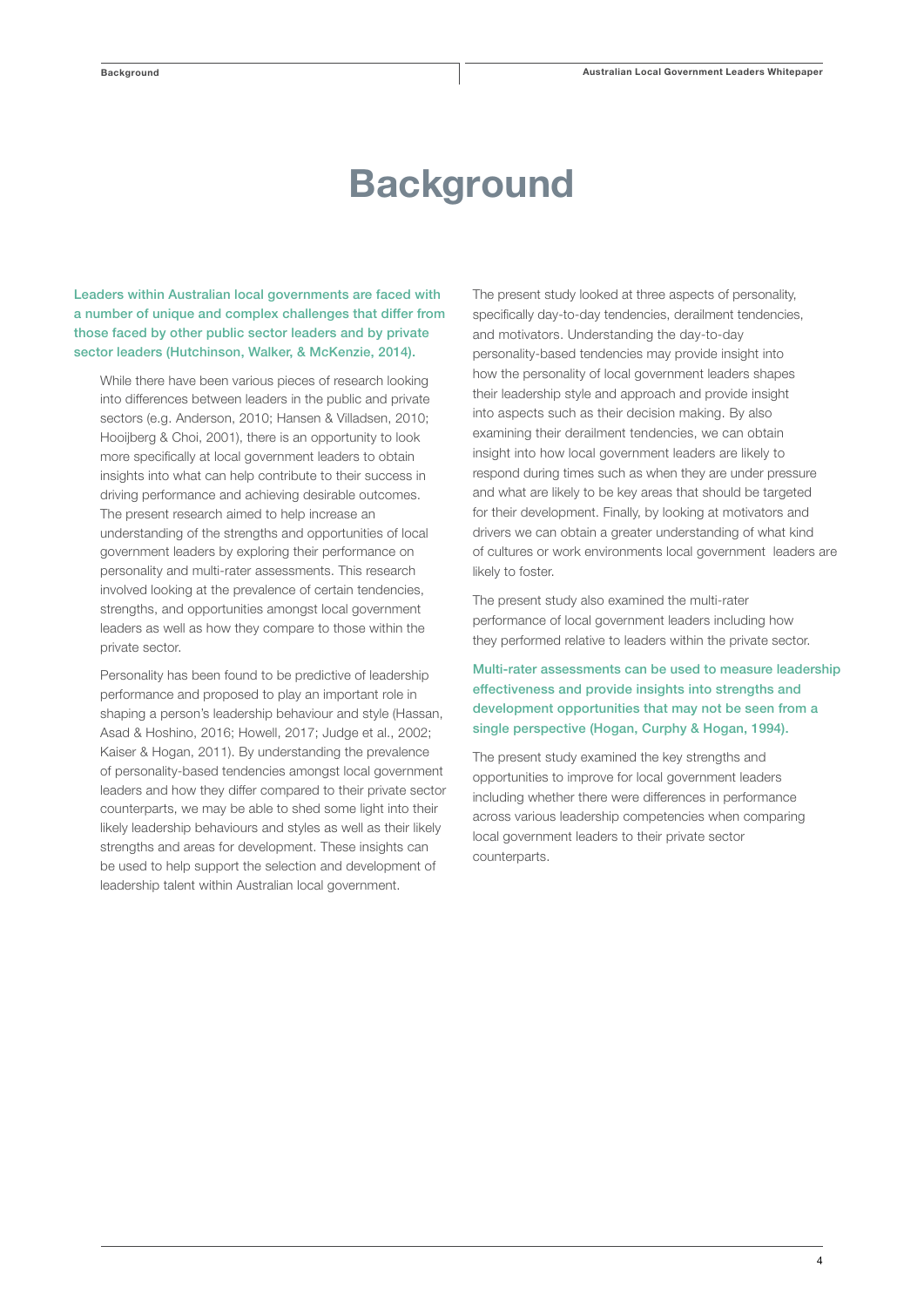# Methodology

#### **Participants**

This study drew on two samples of data of Australian executives and managers in the public and private sectors collected during 2012 and 2019. Each sample included participants from a wide range of industries (including but not limited to) banking and finance, building and construction, education, hospitality, IT and telecommunications, manufacturing, mining, professional services, and sales and marketing.

- Sample one consisted of data from 37,448 Australian executives and managers who completed the Hogan personality assessments. The sample consisted of 1,571 local government leaders and 35,877 leaders within the private sector.
- Sample two consisted of data from 4,782 Australian executives and managers who completed the Hogan 360. The sample consisted of 244 local government leaders and 4,358 leaders within the private sector.

#### Measures

#### Hogan Personality Assessments

The following assessments were completed by the sample as part of an assessment of personality and values:

- Hogan Personality Inventory (HPI; Hogan & Hogan, 2007): measures day-to-day personality characteristics and provides information about an individual's typical behavioural tendencies and how they are likely to be perceived in the work environment.
- Hogan Development Survey (HDS; Hogan & Hogan, 2009): measures personality when under stress and pressure, and describes an individual's strengths which, when overplayed, can potentially derail performance at work.
- Motives, Values, Preferences Inventory (MVPI; Hogan & Hogan, 2010): provides insight into an individual's core values that motivate and drive their behaviour.

#### Hogan 360

The Hogan 360 (Peter Berry Consultancy, 2015) is a multirater survey that gathers leadership feedback from a variety of key stakeholder groups (i.e. managers, peers, direct reports and others such as customers or stakeholders).

As shown in Figure 1 below, the tool covers four key domains and 14 underlying competencies.



In its current form, the Hogan 360 includes:

- 50 scaled items rated on a 7-point scale where 1 is 'Does not describe this person at all' and 7 is 'Describes this person exactly'. The 50 items are all mapped to the four quadrants of the Hogan 360 Leadership Model and their corresponding sub-themes.
- Ranked items designed to identify the top four key strengths and top four key opportunities to improve. Raters choose the top four strengths/opportunities from 26 items where the top selected item has a weight of 4, the second has a weight of 3, the third has a weight of 2, and the fourth has a weight of 1.
- Three open-ended questions focusing on strengths, opportunities, and overused strengths

This study focuses on data from the scaled items and ranked strengths and opportunities to improve items.

#### Statistical Analyses

Independent samples t-tests were carried out to assess where there were significant differences between public and private sector leaders. The level of statistical significance used to assess for differences was based on p<.05.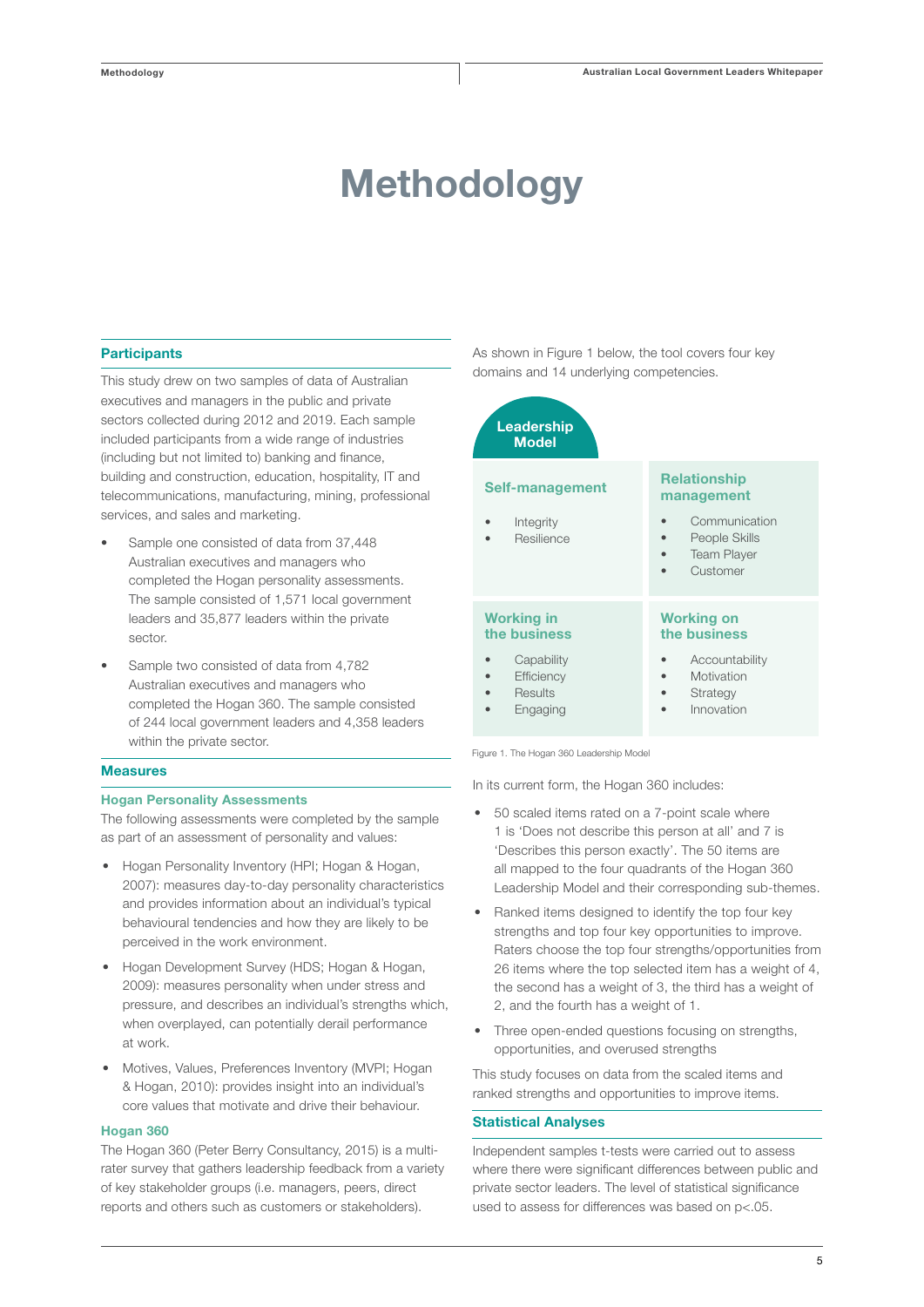

# Personality Comparison

### Hogan Personality Inventory



Local government leaders were found to score significantly higher on Adjustment relative to private sector leaders. This suggests that local government leaders may tend to be more resilient and less susceptible to daily stresses and pressures relative to their private sector counterparts.

Local government leaders also scored significantly higher on Ambition. This indicates that local government leaders may tend to be more driven, focused on achieving results, and exhibit higher levels of confidence and initiative.

Local government leaders scored significantly lower on Sociability relative to leaders in the private sector. This suggests that they may not be as active in seeking opportunities to engage, communicate and collaborate with others relative to their counterparts in the private sector.

There was not a statistically significant difference for Interpersonal Sensitivity when comparing leaders working in the local government and private sector. This suggests that they are likely to be similar in the extent that they exhibit tendencies associated with being perceptive

and considerate of others and adopting a tactful and diplomatic approach.

Local government leaders scored significantly higher on Prudence relative to leaders in the private sector. This indicates that leaders within the local government may be more inclined to adopt high standards of performance, be procedurally driven and attentive to aspects such as ensuring compliance with rules and considering potential risks.

Local government leaders also scored significantly higher on Inquisitive. This suggests that they may be more inclined to focus on the bigger picture and take an innovative approach to problem solving relative to leaders in the private sector.

Additionally, local government leaders scored significantly higher on Learning Approach which indicates that they may be more inclined to value training and development activities and actively seek opportunities to stay up to date with issues, trends, and developments applicable to their role.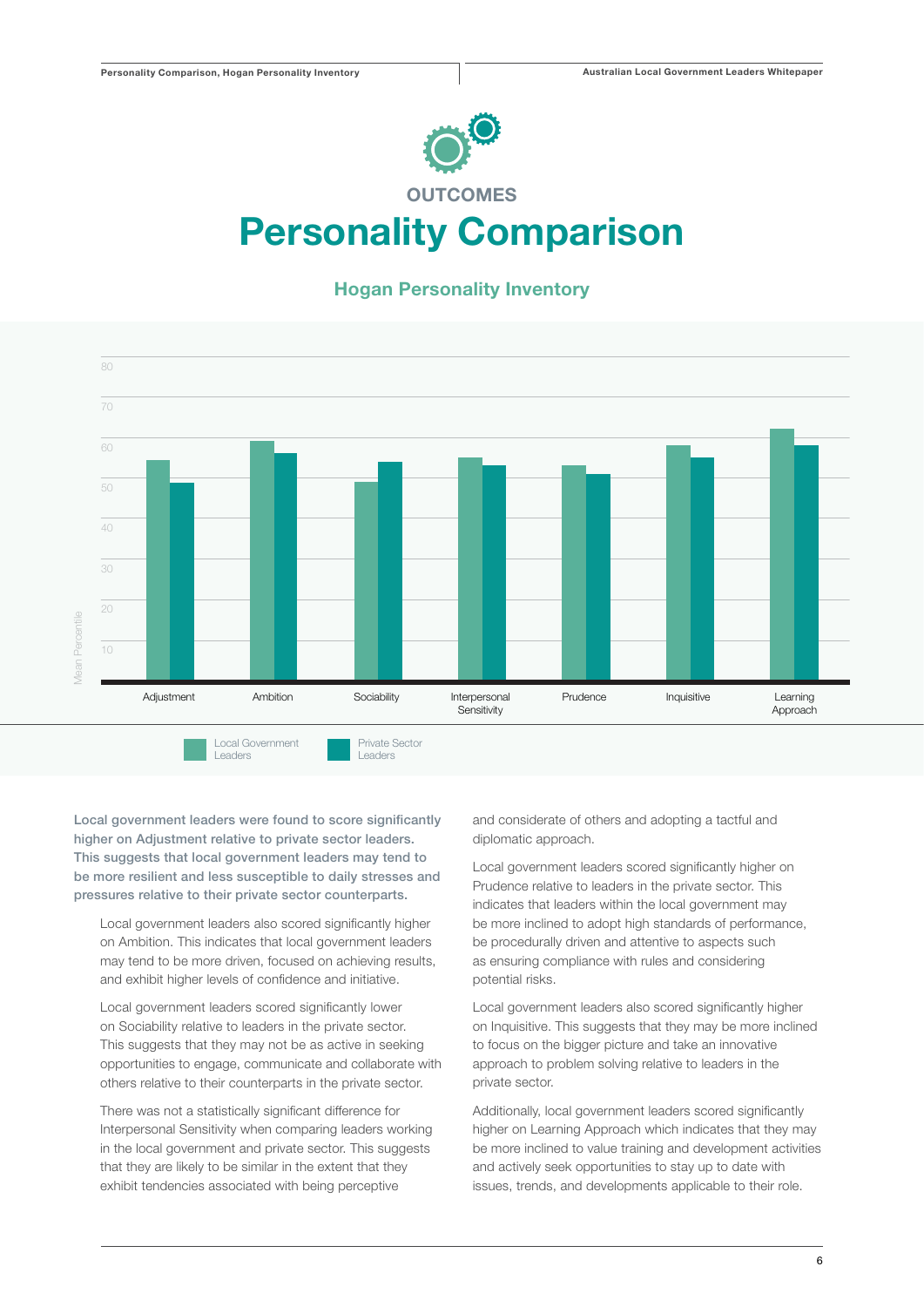

Personality Comparison Comparison Comparison (Comparison Comparison Comparison Comparison Comparison Comparison<br>Personality Comparison (Comparison Comparison Comparison Comparison Comparison Comparison Comparison Compariso

When looking more closely at how local government leaders tended to score on the Hogan Personality Inventory scales, a large proportion scored in the high range on the Adjustment scale. This suggests that a large proportion of local government leaders are likely to present as resilient and composed in the face of everyday stressors and pressures.

A large proportion of local government leaders also scored in the high range on Ambition indicating a tendency to present as highly motivated and driven to achieve results.

There was a fairly even spread in relation to a preference for social interaction and being around others as indicated by roughly a third falling within the low, average, and high ranges on the Sociability scale.

A large proportion of leaders scored within the average to high range on Interpersonal Sensitivity. This suggests that a large proportion of local government leaders are likely to display a reasonable degree of tact and consideration when interacting with others.

A large proportion of leaders also scored within the average to high range on Prudence. This suggests that a large proportion of local government leaders are likely to display a reasonable degree of attentiveness to details, rules, procedures, and risks.

A large proportion of local government leaders scored within the high range on the Inquisitive scale, speaking to a tendency to be curious, open-minded, and interested in the bigger picture.

The majority of local government leaders scored high on Learning Approach. This indicates that the majority of local government leaders are likely to actively seek opportunities to engage in ongoing learning and to stay up to date with issues, trends, and developments applicable to their role.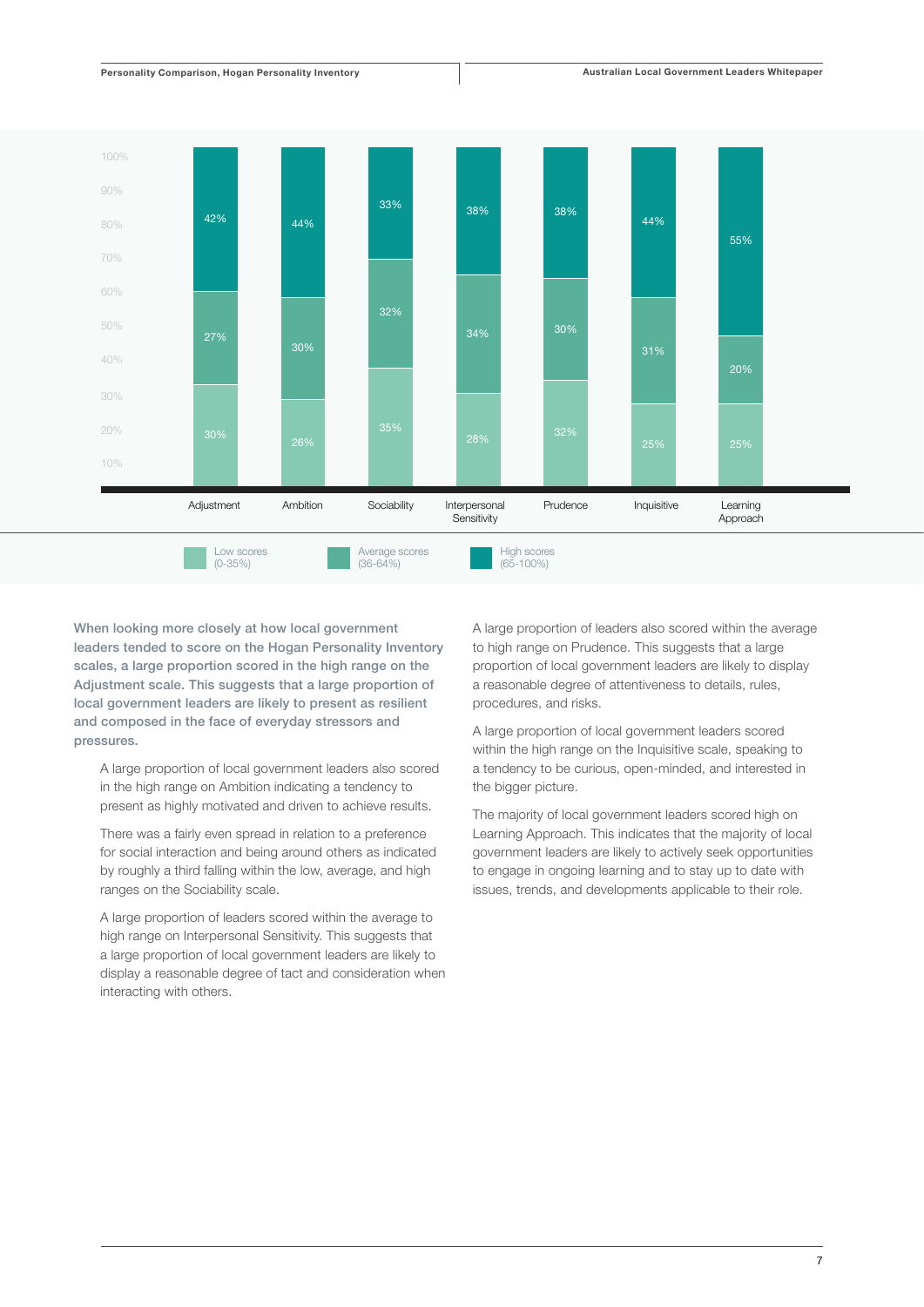

### Hogan Development Survey

Derailers can have a significant impact on the performance and reputation of leaders including by impacting their leadership style. These tendencies can emerge when a leader is not actively self-managing such as when they are under pressure or complacent and can hinder their overall leadership effectiveness.

Local government leaders scored significantly lower on Excitable relative to their private sector counterparts. This suggests that they are less likely to derail by overreacting to situations and being tense under pressure when compared to private sector leaders.

Leaders in the local government also scored significantly lower on Sceptical which indicates that they are less inclined to derail by being overly cynical, mistrusting, and prone to fault-finding relative to their private sector counterparts.

Additionally, local government leaders scored significantly lower on Bold compared to leaders in the private sector. This suggests that they are less inclined to derail by being overly self-confident and self-promoting in comparison to leaders in the private sector.

Local government leaders also scored significantly lower on Mischievous when compared to leaders in the private sector. This indicates that they are less likely than their private sector counterparts to derail by acting hastily or taking unnecessary risks.

Leaders in the local government also scored significantly lower on Diligent relative to their counterparts in the private sector. This suggests that when not self-managing, local government leaders may be less inclined to derail by being overly perfectionistic, exacting in their expectations, and inflexible in their approach relative to leaders in the private sector.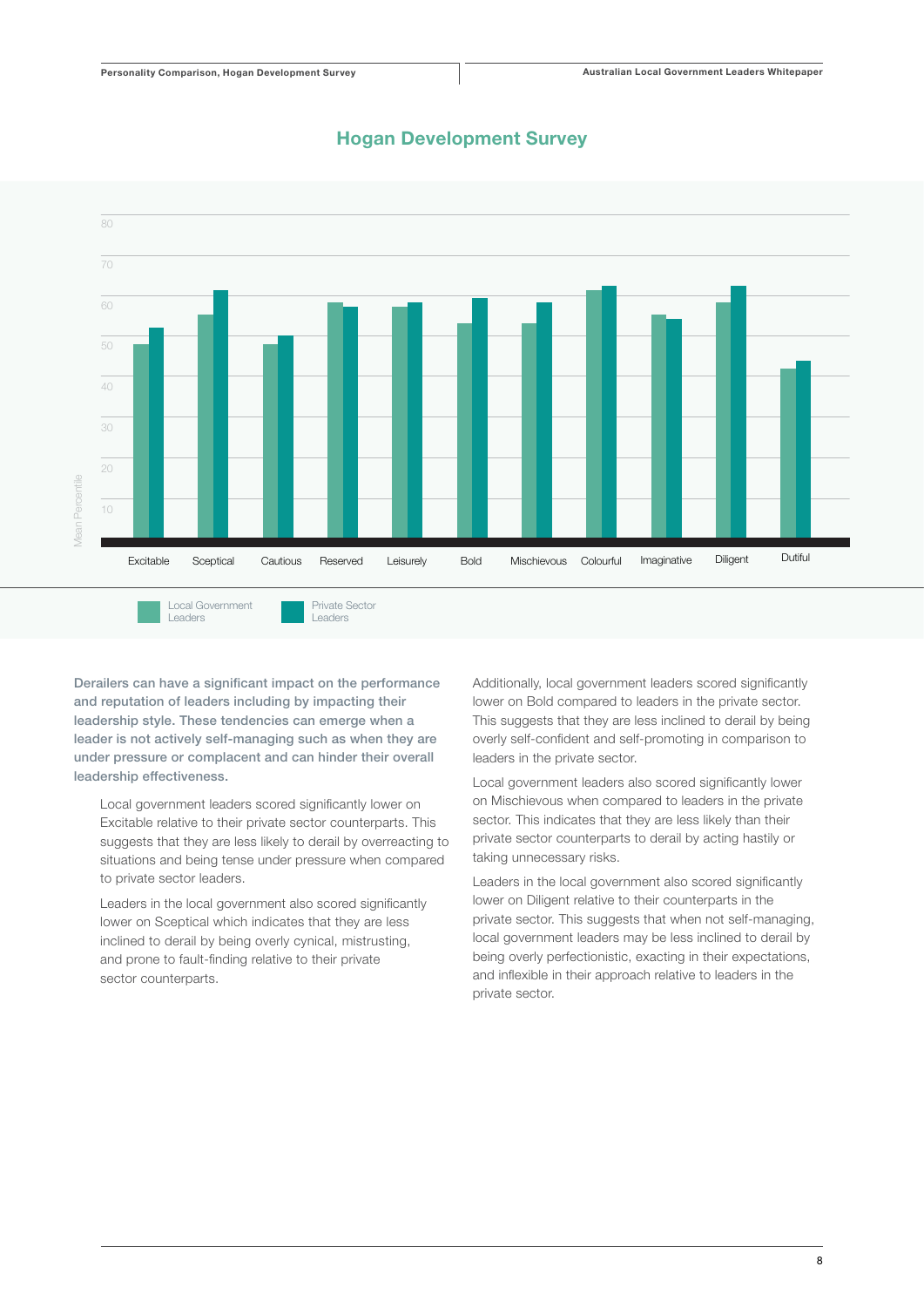

Personality Comparison

When looking more closely at how local government leaders tended to score on the Hogan Development Survey, the Diligent scale tended to have the highest proportion of leaders scoring in the moderate to high risk range. The Diligent scale concerns being hardworking, detail orientated and having high standards of performance for oneself and others. When not self-managing, those who score within the moderate to high risk range on the Diligent scale may derail by exhibiting tendencies associated with being perfectionistic, micromanaging, inflexible, and finding it difficult to delegate.

The second most prevalent scales based on scores in the moderate to high risk range were Leisurely and Mischievous. When not managing, those who score within the moderate to high risk range on the Leisurely scale can derail by exhibiting tendencies associated with overvaluing their independence and being privately resentful regarding requests and work-related suggestions.

Moderate to high risk scores on Mischievous are associated with derailing by exhibiting tendencies associated with taking unnecessary risks, acting without thinking through the potential implications and using charm to downplay one's mistakes.

The third most prevalent scale based on scores in the moderate to high risk range was Colourful. When not selfmanaging, those with scores in the moderate to high risk range may derail by exhibiting tendencies associated with dominating social interactions, being attention-seeking, and easily bored.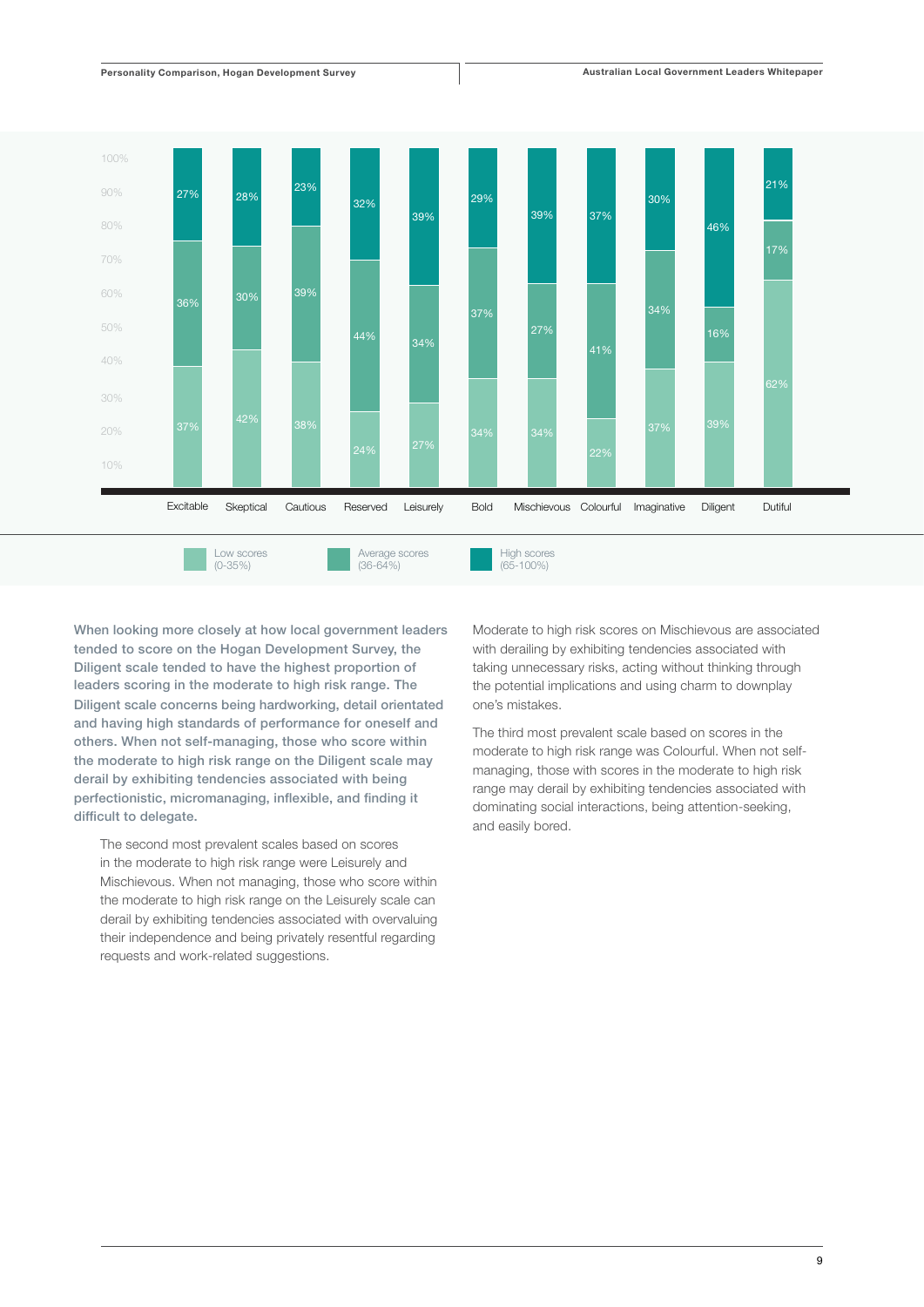

### Motives, Values and Preferences Inventory

Values, interests, and drivers play an important role in the type of work environment and organisational culture that leaders are likely to foster. They can impact the kind of behaviours that leaders encourage and discourage from their staff and influence their decisions including in relation to strategy.

Local government leaders scored significantly lower on the values associated with status interests (i.e. lower on Recognition, Power, and Hedonism). This indicates that local government leaders are less likely to value opportunities to stand out, be noticed or get ahead, or experiencing fun and variety in the workplace relative to leaders in the private sector.

Local government leaders were also found to score significantly lower on Commerce which suggests a lower inclination to focus on commercial outcomes in comparison to their counterparts in the private sector.

Additionally, local government leaders scored significantly lower on Affiliation which indicates that they are less likely to value opportunities for social interaction and collaboration when compared to private sector leaders.

However, local government leaders scored significantly higher on Altruistic compared to leaders in the private sector. This suggests that they are more likely to value opportunities to help others and make a positive contribution to society relative to leaders in the private sector.

Leaders in the local government also scored significantly higher on Tradition in comparison to leaders in the private sector. This indicates that they may be more likely to have an interest in appropriate social behaviour and organisational cultures marked by rules and uniform procedures compared to private sector leaders.

Additionally, local government leaders scored significantly higher on Aesthetics relative to private sector leaders. This suggests that local government leaders are more inclined to value innovation and creative problem solving and to focus on quality and style.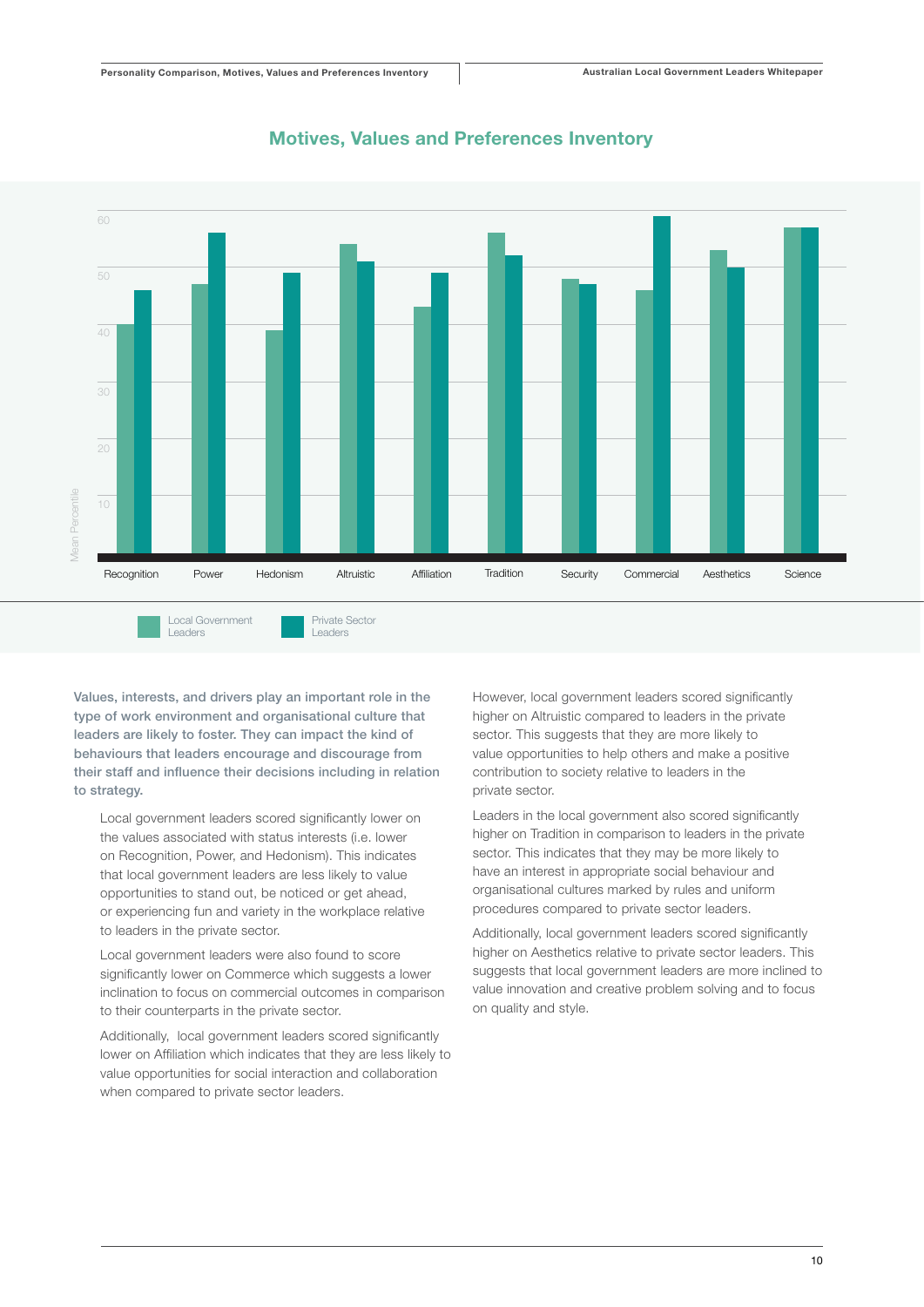

When looking more closely at how local government leaders tended to score on the Motives, Values, Preferences Inventory scales, Altruistic and Science tended to have the highest proportion of local government leaders scoring in the high range. Leaders who score high on the Altruistic scale tend to strongly value opportunities to help others and contribute to society. They also tend to have a strong focus on fostering a culture that cares about the morale and wellbeing of others, providing quality customer service, and that emphasises fair treatment, civil behaviour, and respect for others.

Leaders who score high on the Science scale are more likely to value analytic problem solving and objective decision-making processes. They are also more likely to focus on fostering a culture that emphasises rigour and defensibility of decisions and plans.

The second most prevalent driver for local government leaders based on the proportion scoring within the high range was Tradition. Leaders who score high on Tradition tend to have an interest in high standards and appropriate social behaviour. They also tend to be more inclined to focus on fostering a culture marked by formality, rules, and uniform procedures.

The third most prevalent driver for local government leaders was Aesthetics. Leaders who score high on Aesthetics are more inclined to value innovation and creative problem solving and to foster a culture that emphasises a focus on quality and style.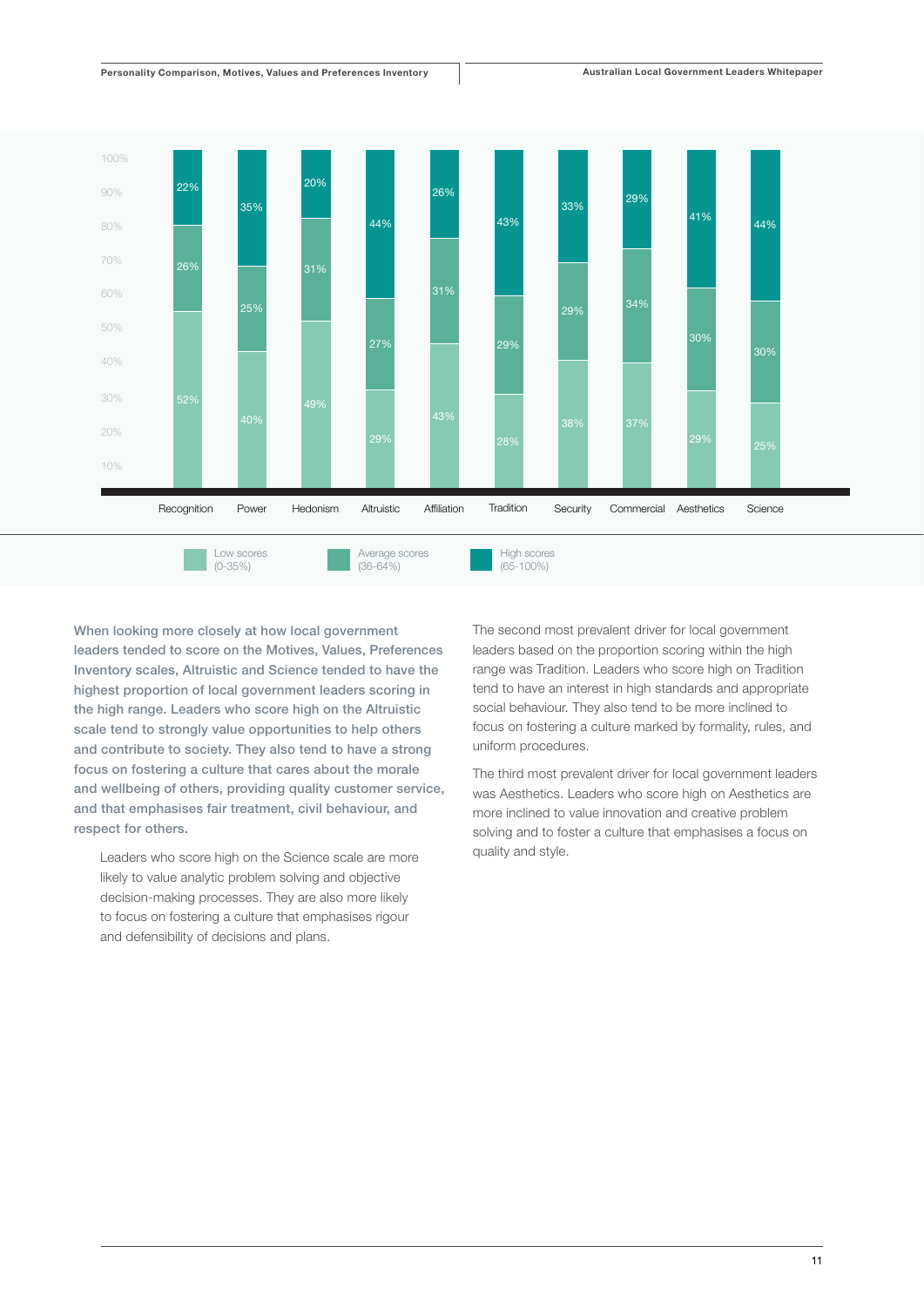

**OUTCOMES** 

## Multi-Rater Performance Comparison

### Hogan 360 Overall and Leadership Competency Scores

|                         | <b>Local Government Leaders</b> | <b>Private Sector Leaders</b> |
|-------------------------|---------------------------------|-------------------------------|
| Overall Score           | 5.49                            | 5.57                          |
| Self-Management         | 5.61                            | 5.66                          |
| Integrity               | 5.67                            | 5.74                          |
| Resilience              | 5.55                            | 5.54                          |
| Relationship Management | 5.42                            | 5.50                          |
| Communication           | 5.42                            | 5.49                          |
| People Skills           | 5.39                            | 5.45                          |
| Team Player             | 5.39                            | 5.48                          |
| Customer                | 5.49                            | 5.61                          |
| Working in the Business | 5.64                            | 5.73                          |
| Capability              | 5.89                            | 5.99                          |
| Efficiency              | 5.40                            | 5.51                          |
| Results                 | 5.67                            | 5.75                          |
| Engaging                | 5.60                            | 5.69                          |
| Working on the Business | 5.30                            | 5.38                          |
| Accountability          | 5.28                            | 5.42                          |
| Motivation              | 5.18                            | 5.27                          |
| Strategy                | 5.28                            | 5.32                          |
| Innovation              | 5.45                            | 5.48                          |

Local government leaders were found to have significantly different scores for one of the quadrants and four subthemes in the Hogan 360.

Specifically, local government leaders scored significantly lower on the Working in the Business quadrant relative to their counterparts in the private sector.

This quadrant refers to having the experience, capability, and efficiency to consistently deliver great results. Within this quadrant, local government leaders scored significantly

lower on the subthemes of Capability (i.e. having the requisite ability and experience to do one's current role) and Efficiency (i.e. prioritising and managing time and effort for maximum benefit) relative to leaders in the private sector. Local government leaders also scored significantly lower on the subthemes of Customer (i.e. being driven by internal and external customer needs to drive improvement) and Accountability (i.e. managing performance by providing consistent and constructive feedback) relative to their counterparts in the private sector.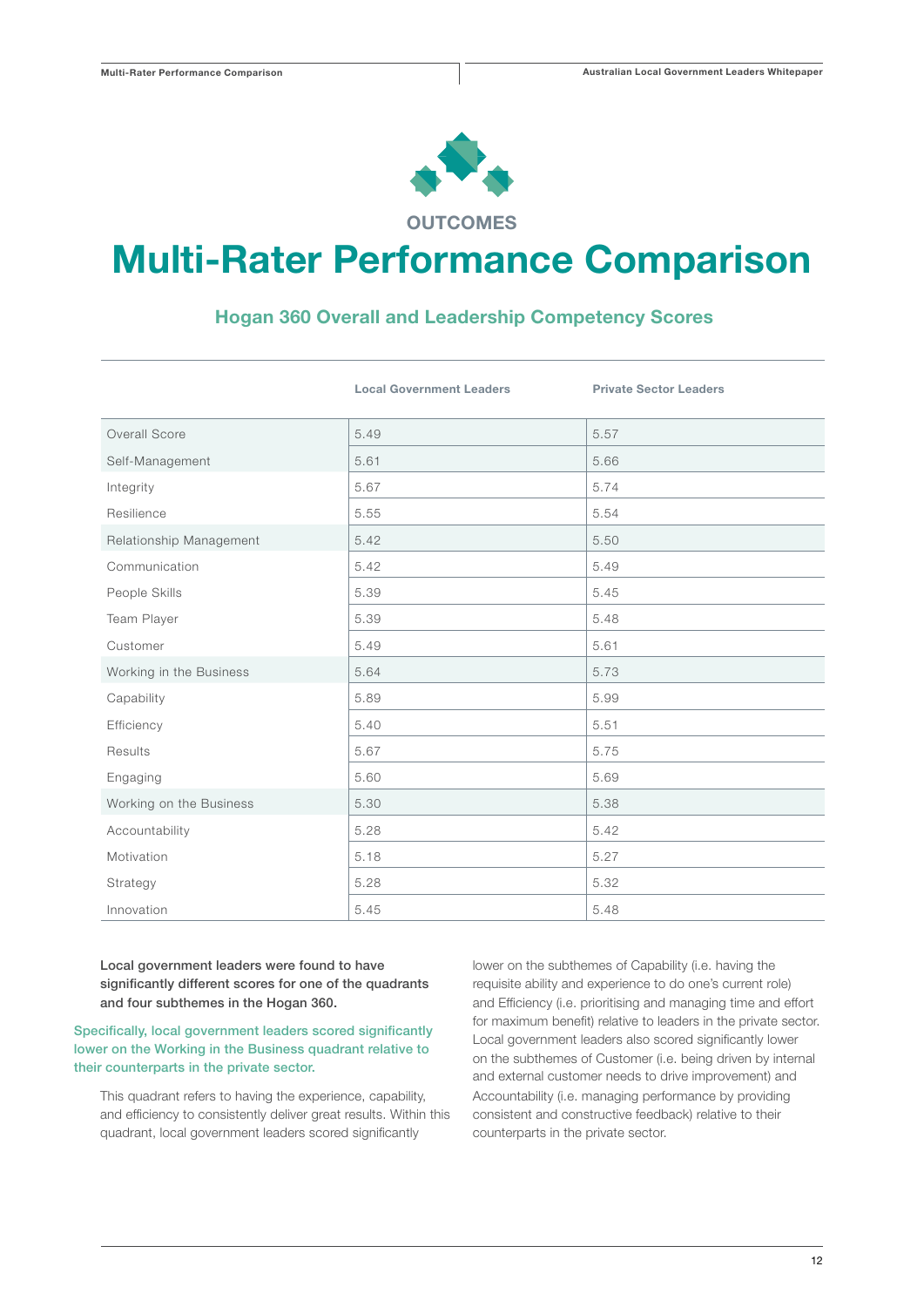### Top Strengths & Opportunities to Improve Results

| <b>Strengths</b>                                       | <b>Local Government Leaders</b> | <b>Private Sector</b><br>Leaders |
|--------------------------------------------------------|---------------------------------|----------------------------------|
| Has solid technical ability, experience, and knowledge | $\mathbf{1}$                    | 1.                               |
| Works hard with a strong work ethic                    | $\overline{2}$                  | 2                                |
| Has high ethical standards and integrity               | 3                               | 8                                |
| Is steady and calm under pressure                      | $\overline{4}$                  | 5                                |
| Has a professional approach                            | 5                               | $\overline{4}$                   |
| Has a positive and enthusiastic attitude               | 6                               | 6                                |
| Is action-oriented and gets things done                | $\overline{7}$                  | 3                                |
| Has strong leadership skills                           | 8                               | 11                               |
| Is empathetic and supportive                           | 9                               | 15                               |
| Is customer focused, and good with clients             | 10                              | $\overline{7}$                   |
| Builds effective relationships                         | 11                              | 10                               |
| Strong communication skills                            | 12                              | 13                               |
| Good at planning and thinking ahead                    | 13                              | 16                               |
| Is visionary and strategic                             | 14                              | 25                               |
| Has strong people skills                               | 15                              | 12                               |
| Is competitive and determined                          | 16                              | 9                                |
| Is good at solving problems                            | 17                              | 14                               |
| Is well organized                                      | 18                              | 17                               |
| Suggests new and innovative ideas                      | 19                              | 20                               |
| Good sense of humour                                   | 20                              | 21                               |
| Makes the tough decisions                              | 21                              | 23                               |
| Sets clear goals and drives results                    | 22                              | 18                               |
| Shows loyalty                                          | 23                              | 19                               |
| Is a positive role model                               | 24                              | 22                               |
| Challenges poor performance                            | 25                              | 24                               |
| Motivates and inspires others                          | 26                              | 26                               |

For the top five rated strengths, there were several similarities when comparing local government leaders to leaders in the private sector. These were:

- Has solid technical ability, experience, and knowledge
- Works hard with a strong work ethic
- Is steady and calm under pressure
- Has a professional approach

Local government leaders were more likely to be rated higher on the following strengths relative to leaders in the private sector:

- Has high ethical standards and integrity
- Is empathetic and supportive
- Is visionary and strategic

On the other hand, leaders in the private sector were more likely to be rated higher on the following strengths relative to leaders in the local government:

- Is action-orientated and gets things done
- Is competitive and determined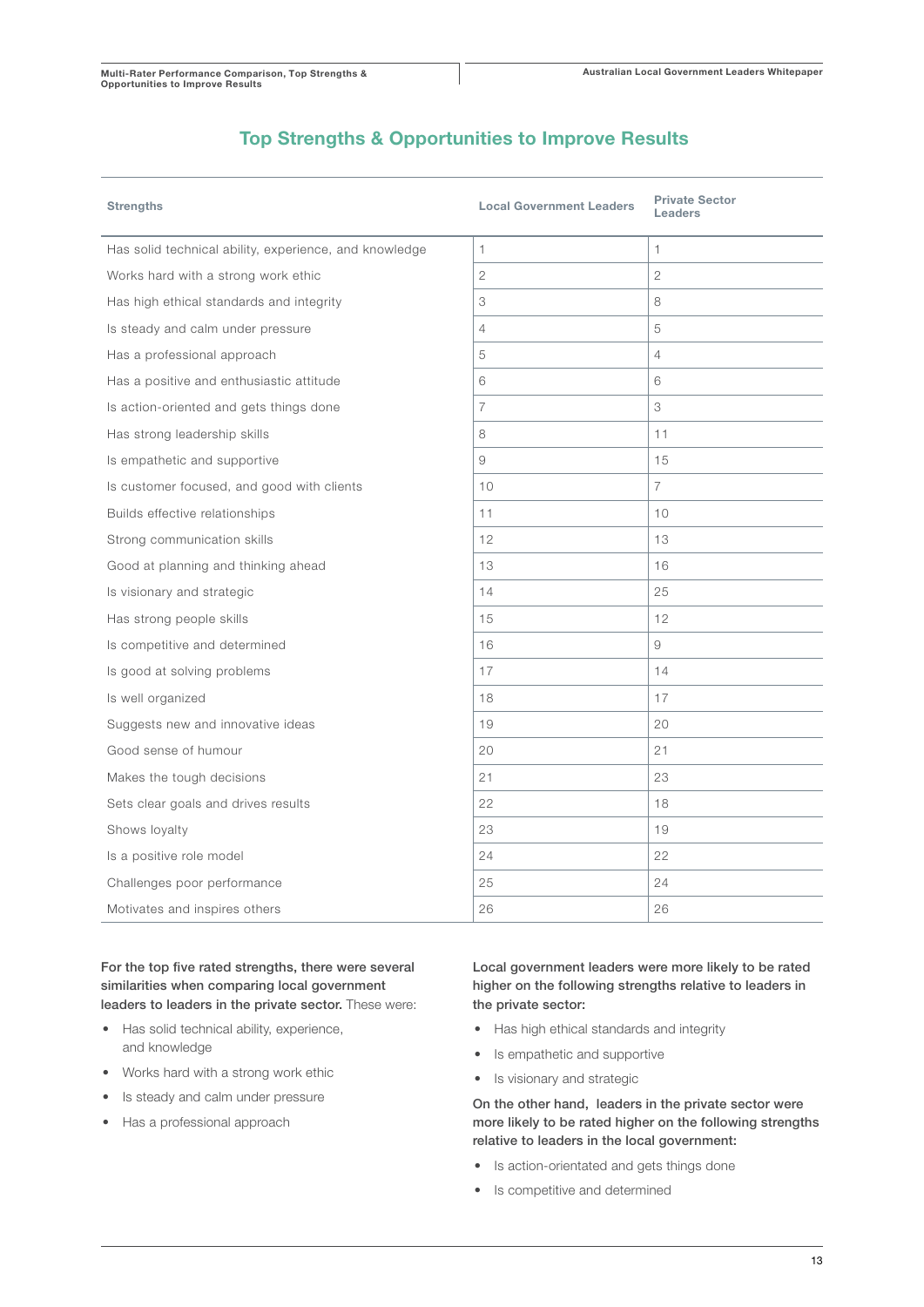| <b>Opportunities</b> |  |
|----------------------|--|
|----------------------|--|

#### Local Government Leaders Private Sector Leaders

| Stop taking on too much and spreading yourself too thin    | $\mathbf{1}$   | $\mathbf{1}$   |
|------------------------------------------------------------|----------------|----------------|
| Challenge poor performance                                 | 2              | $\overline{2}$ |
| Delegate more                                              | 3              | 3              |
| Set clear goals and performance indicators                 | $\overline{4}$ | 11             |
| Motivate others and improve morale                         | 5              | $\overline{4}$ |
| Show leadership on issues                                  | 6              | $\overline{7}$ |
| Be more assertive                                          | $\overline{7}$ | 9              |
| Be more available and visible in the workplace             | 8              | 8              |
| Share knowledge and resources                              | 9              | 5              |
| Listen more and let others have their say                  | 10             | 13             |
| Give appropriate feedback                                  | 11             | 6              |
| Improve your time management and organizational skills     | 12             | 16             |
| Communicate better                                         | 13             | 10             |
| Build more effective relationships                         | 14             | 12             |
| Be more action-oriented and make it happen                 | 15             | 17             |
| Look at the big picture - the organization's overall goals | 16             | 14             |
| Improve your people and interpersonal skills               | 17             | 15             |
| Acquire better job and/or industry knowledge               | 18             | 19             |
| Be more open to change                                     | 19             | 18             |
| More customer and/or client focus                          | 20             | 21             |
| Treat people fairly and without favouritism                | 21             | 23             |
| Be more empathetic                                         | 22             | 20             |
| Be more positive                                           | 23             | 24             |
| Be more of a team player                                   | 24             | 22             |
| Be less aggressive                                         | 25             | 25             |
| Be less moody and control your temper                      | 26             | 26             |

For the top five rated opportunities, there were several similarities when comparing local government leaders to leaders in the private sector. These were:

- Stop taking on too much and spreading yourself too thin
- Challenge poor performance
- Delegate more
- Motivate others and improve morale

Local government leaders were more likely to be rated higher on the following opportunities relative to leaders in the private sector:

- Set clear goals and performance indicators
- Listen more and let others have their say
- Improve time management and organisational skills

On the other hand, leaders in the private sector were more likely to be rated higher on the following opportunities relative to leaders in the local government:

- Share knowledge and resources
- Give appropriate feedback
- Communicate better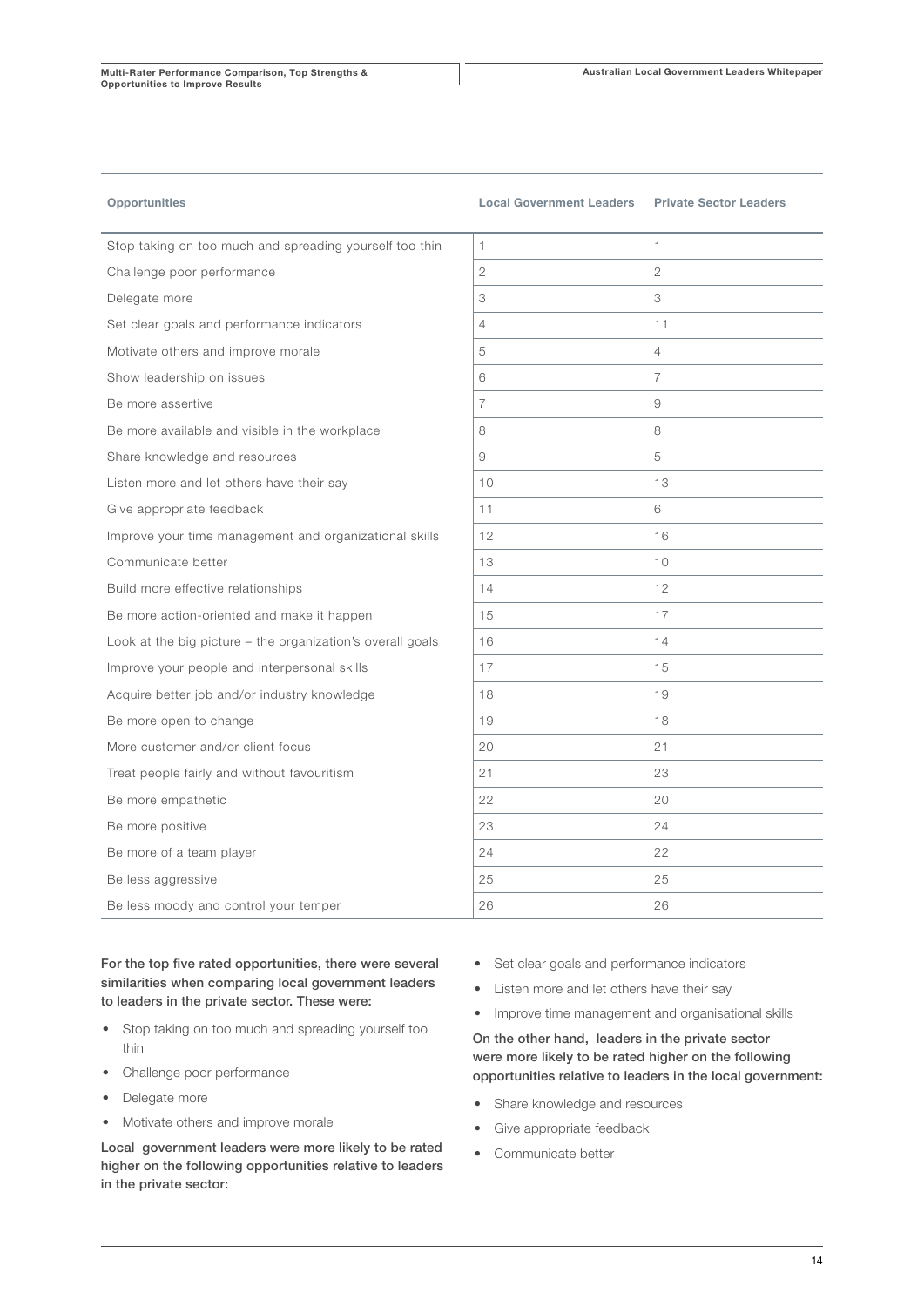# Implications

Understanding similarities and differences in the personality and multirater performance of public and private sector leaders can help support the selection and development of leadership talent. The current research provided insights into the personality-related tendencies and multi-rater strengths and opportunities that may tend to be common across leaders as well as those that are likely to differentiate between leaders in the public and private sectors.



#### Personality Differences

Several significant differences were found when comparing the personality results of local government leaders and private sector leaders, including in relation to day-to-day tendencies, derailers, and motivators. In terms of differences in day-to-day tendencies, local government leaders were more likely to exhibit tendencies associated with being resilient; driven and results-focused; independent; attentive to details, rules, procedures, and risks; curious, openminded and focused on the bigger picture; and interested in learning and staying up to date. These differences in day-to-day tendencies may contribute to differences in leadership styles and aspects such as decision making. For instance, personality has been proposed to play a role in shaping a person's leadership role and styles and previous research has found differences in the type of leadership styles adopted by leaders in the public and private sectors (Hansen & Villadsen, 2010; Hassan, Asad,& Hoshin, 2016; Hooijnerg & Choi, 2001; Kaiser & Hogan, 2011).

There were also significant differences in the likelihood of engaging in certain derailers when not self-managing which suggests that there may be differences in the likelihood of having certain development opportunities when comparing local government leaders to their private sector counterparts. Specifically, local government leaders were relatively less likely to derail compared to their private sector counterparts by overreacting to situations and being tense under pressure; being cynical of others and prone to fault-finding; being overly confident and ignoring one's shortcomings; taking unnecessary risks and acting impulsively; being overly perfectionistic and micromanaging others. This indicates, that relative to leaders within the private sector, local government leaders may be less inclined to require development in relation to these derailers.

When looking more closely at the prevalence of derailers amongst local government leaders, the most prevalent derailer that emerged related to exhibiting tendencies associated with being perfectionistic, micromanaging, inflexible, and finding it difficult to delegate. Local government leaders may need to ensure that they hold realistic standards and expectations of others including being mindful that others may not be able to handle the same level of workload or pressure as them. They may also benefit from developing a system for evaluating priorities and identifying opportunities for delegation so they can ensure that they are spending an appropriate amount of time focusing on those areas where they can be most impactful and add value as a leader (e.g. focusing on strategic priorities).

One of the second most prevalent derailers that emerged for local government leaders related to exhibiting tendencies associated with overvaluing one's independence and focusing on one's agenda and being privately resentful of requests and work-related suggestions.

While leaders who tend to exhibit this derailer often have good interpersonal skills, when derailing they may say one thing (e.g. voice agreement or commitment) and then do another (e.g. proceed with following their own agenda or priorities) which can potentially have a detrimental impact on levels of trust. These leaders are likely to benefit from ensuring that they follow through with the commitments that they make to others and from considering strategies to build trust. They may also benefit from considering how they can more clearly communicate their agenda and priorities to others (rather than keeping it private) while also remaining open to others' suggestions and requests.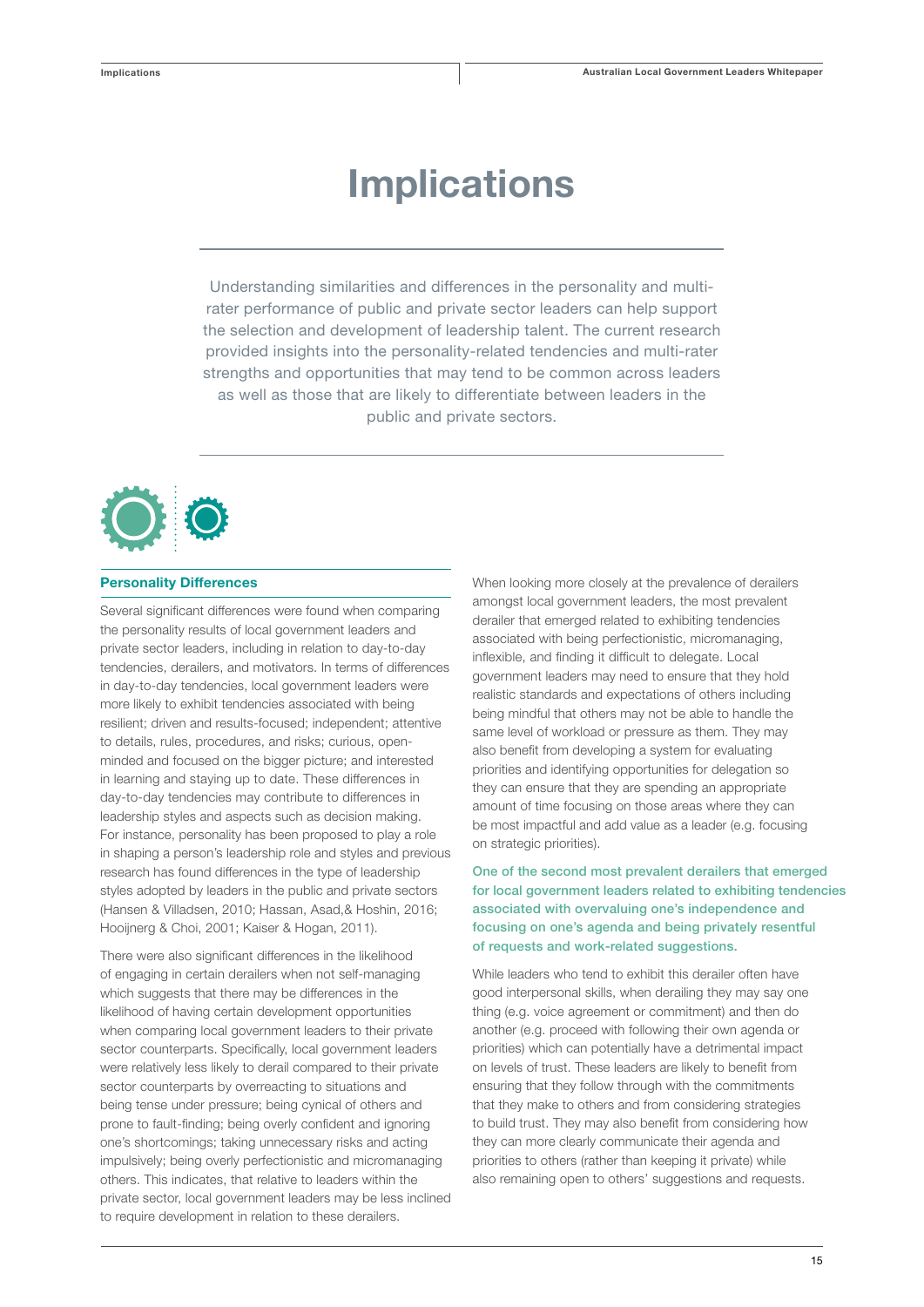The other second most prevalent derailer that emerged for local government leaders involves tendencies associated with taking unnecessary risks, acting without thinking through the potential long-term implications, and using charm to downplay one's mistakes. Individuals with this particular derailer can sometimes ignore their commitments and use their charm to manipulate others which can potentially erode others' trust in them as a leader. They can also be prone to taking risks and acting impulsively when not self-managing and are likely to benefit from considering whether there are times when they may need to slow down their decision making to ensure a realistic appraisal of the likely long-term implications of different courses of action. When taking risks, it may also be important to ensure that they clearly communicate with those who are likely to be impacted why the risk is necessary and/or worthwhile and show consideration of how their actions may affect others.

The third most prevalent derailer that emerged for local government leaders involves exhibiting tendencies associated with dominating social interactions, being attention-seeking, and easily bored. While leaders with this particular derailer are often seen as socially skilled and engaging leaders, they also need to be mindful that they provide others with sufficient opportunities to have their voice and contributions heard.

There were also several significant differences when comparing the values and drivers of local government leaders to their private sector counterparts.

#### Local government leaders were more likely to value and be driven by helping others and making a positive contribution to society.

This was one of the most prevalent values that occurred amongst local government leaders and aligns with previous research which has found that those in the public sector are more likely to value work that contributes to society (Lyons, Duxburn, & Higgins, 2006; Gkorezis & Petridou, 2012). Leaders who score high on this particular value typically care about others' welfare and enjoy fostering a sense of community. They also tend to foster cultures and work environments marked by fair treatment, civil behaviour, respect for others, and focus on providing quality service.

The other most prevalent value for local government leaders involved valuing knowledge, research, technology, and data. The results indicated that a large number of local government leaders are likely to value objective decisionmaking processes and place an emphasis on the rigour and defensibility of plans, goals, and decisions. They are likely to readily encourage others to justify their positions and opinions with logic and data and this is likely to have positive implications for the quality of decisions made by those within local government.

Relative to leaders in the private sector, local government leaders scored significantly higher on the value associated with having a dedication to strong personal beliefs, high standards and appropriate social behaviour. This was the

second most prevalent value for local government leaders, with the results indicating that a large proportion of local government leaders are likely to focus on fostering a culture marked by formality, rules, and uniformed procedures.

Local government leaders were also more likely to value innovation, creativity and style when compared to leaders in the private sector. This was the third most prevalent value that emerged for local government leaders. Local government leaders who hold this particular value are likely to encourage a focus on the quality, look and feel of work outputs and also encourage exploring creative and innovative ideas and solutions. Local government leaders may be able to leverage this value when required to pay attention to issues of appearance and layout such as when involved in projects that are being undertaken within their local community (e.g. development or refurbishment of parks, shopping precincts, libraries etc).

On the other hand, leaders in the private sector were more likely to strongly value opportunities to stand out and be noticed; competition and getting ahead; fun and variety; opportunities to socialise; focusing on commercial matters. This is consistent with other research which indicates that those working within the private sector are more likely to value work that is prestigious, status-driven, and financially incentivised (Lyons, Duxburn, & Higgins, 2006; Gkorezis & Petridou, 2012). Relative to leaders in the private sector, local government leaders may be less inclined to foster a culture that is competitive, commercially-focused, 'work hard/play hard', or where social interaction is readily encouraged. They may benefit from considering whether there are times when it would be beneficial for them to place a greater emphasis on some of these qualities such as attending to profitability and cost containment and encouraging collaboration and open communication to facilitate the achievement of desirable outcomes.



#### 360 Performance

Local government leaders had similar performance across a number of aspects of the Hogan 360 including in relation to their overall score and scores looking at Self-Management, Relationship Management, and Working on the Business (i.e. adding value through innovation and strategic planning). Similarities were also found when looking at the sub-themes of Results (i.e. delivering on commitments and expectations to a high standard) and Engaging (i.e. bringing positive energy to the workplace).

However, there were some significant differences, particularly in relation to Working in the Business (i.e. achieving operational excellence). Specifically, local government leaders received significantly lower ratings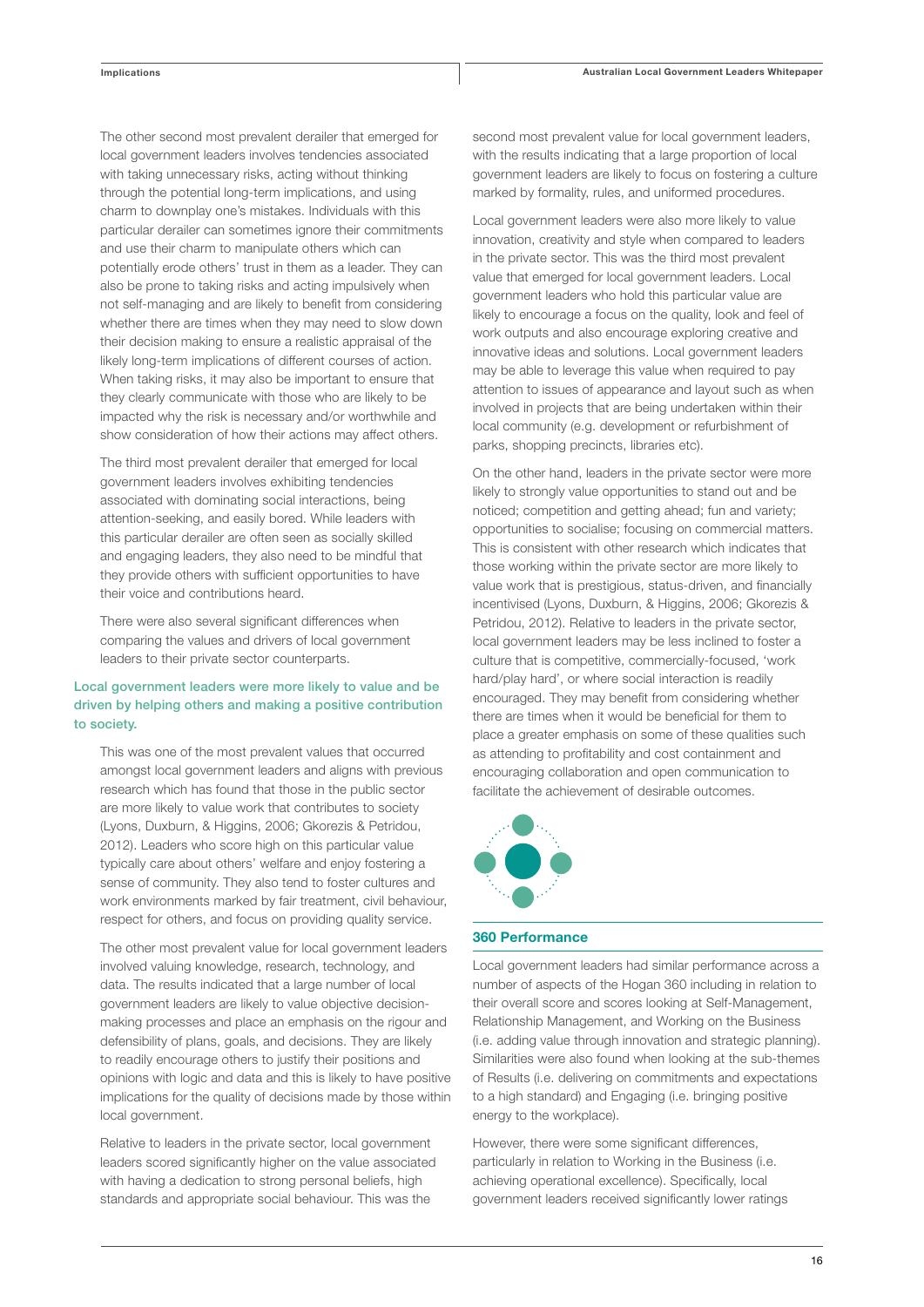in relation to Capability (i.e. having the requisite ability and experience to do one's current role) and Efficiency (i.e. prioritising time and effort for maximum benefit). As a result, there may be greater opportunities to improve in these areas for leaders working within local government relative to those in the private sector.

For Capability, this may include looking at how succession planning can be improved by better equipping future leaders with the knowledge, abilities and skills that will help them succeed as a leader working within local government. That said, it is important to note that although local government leaders scored significantly lower on Capability relative to their private sector counterparts, having solid technical ability, experience and knowledge still emerged as one of the top strengths for local government leaders.

#### In terms of Efficiency, local government leaders may benefit from considering how they can more effectively prioritise their time and effort for maximum benefit.

Consideration should be given to which pieces of work are going to enable them to have the biggest impact and provide the most value and what should be delegated to others so they can spend most of their time on what is most important. Successful leaders appropriately balance working 'in' and 'on' the business by focusing on where they can add extra value through being strategic and not just operational (Peter Berry, 2020).

#### Another capability that local government leaders scored significantly lower on when compared to leaders in the private sector was Customer (i.e. being driven by internal and external customer needs to drive improvement).

Local government leaders may benefit from considering how they can effectively identify their internal and external stakeholders, obtain their input and feedback to understand their needs and expectations, and use metrics to measure performance in relation to internal and external stakeholder satisfaction. They may also benefit from considering how they can include goals and KPIs in relation to stakeholder satisfaction as part of business planning.

#### Local government leaders also scored significantly lower on the capability Accountability (i.e. managing performance by providing consistent and constructive feedback).

To enhance this capability, local government leaders may benefit from ensuring that there are clear goals, KPIs and performance standards in place and that performance is regularly measured. They may also benefit from ensuring that feedback (i.e. both positive and constructive) is regularly provided and used as a means to drive accountability. Local government leaders should also consider how they can effectively challenge inappropriate behaviour and address performance issues.



#### **Strengths**

When reviewing the ranked strengths for local government leaders, there were some similarities in their top-rated strengths when comparing them to leaders within the private sector. Specifically, the following strengths were ranked amongst the top five strengths for both local government leaders and their private sector counterparts: has solid technical ability, experience, and knowledge; works hard with a strong work ethic; is steady and calm under pressure; has a professional approach. This indicates that regardless of whether a leader works within local government or within the private sector, these tend to be common strengths that are seen amongst leaders.

#### That said, local government leaders were more likely to be rated higher on the following strengths: has high ethical standards and integrity; is empathetic and supportive; is visionary and strategic.

These are strengths that local government leaders may be able to leverage to help achieve desirable outcomes. It also aligns with some of the personality differences that were found. For instance, having high ethical standards and integrity aligns with local government leaders being more likely to exhibit tendencies associated with being ruleabiding, less likely to derail by taking unnecessary risks or acting impulsively, and more likely to value high standards and appropriate social behaviour. Being empathetic and supportive also aligns with local government leaders being more likely to strongly value helping others and less inclined to derail by being overly cynical and fault-finding. Additionally, being visionary and strategic aligns with local government leaders being found to exhibit greater tendencies associated with being focused on the bigger picture and willing to explore innovative ideas.



#### **Opportunities**

When looking at the top opportunities to improve, some similarities emerged when comparing local government leaders to their private sector counterparts. Specifically, the following opportunities to improve were ranked amongst the top five opportunities for both local government leaders and their private sector counterparts: stop taking on too much and spreading yourself too thin; challenge poor performance; delegate more; motivate others and improve morale. This indicates that regardless of whether a leader works within the local government or within the private sector, these tend to be common development opportunities. As a result, it may be beneficial to include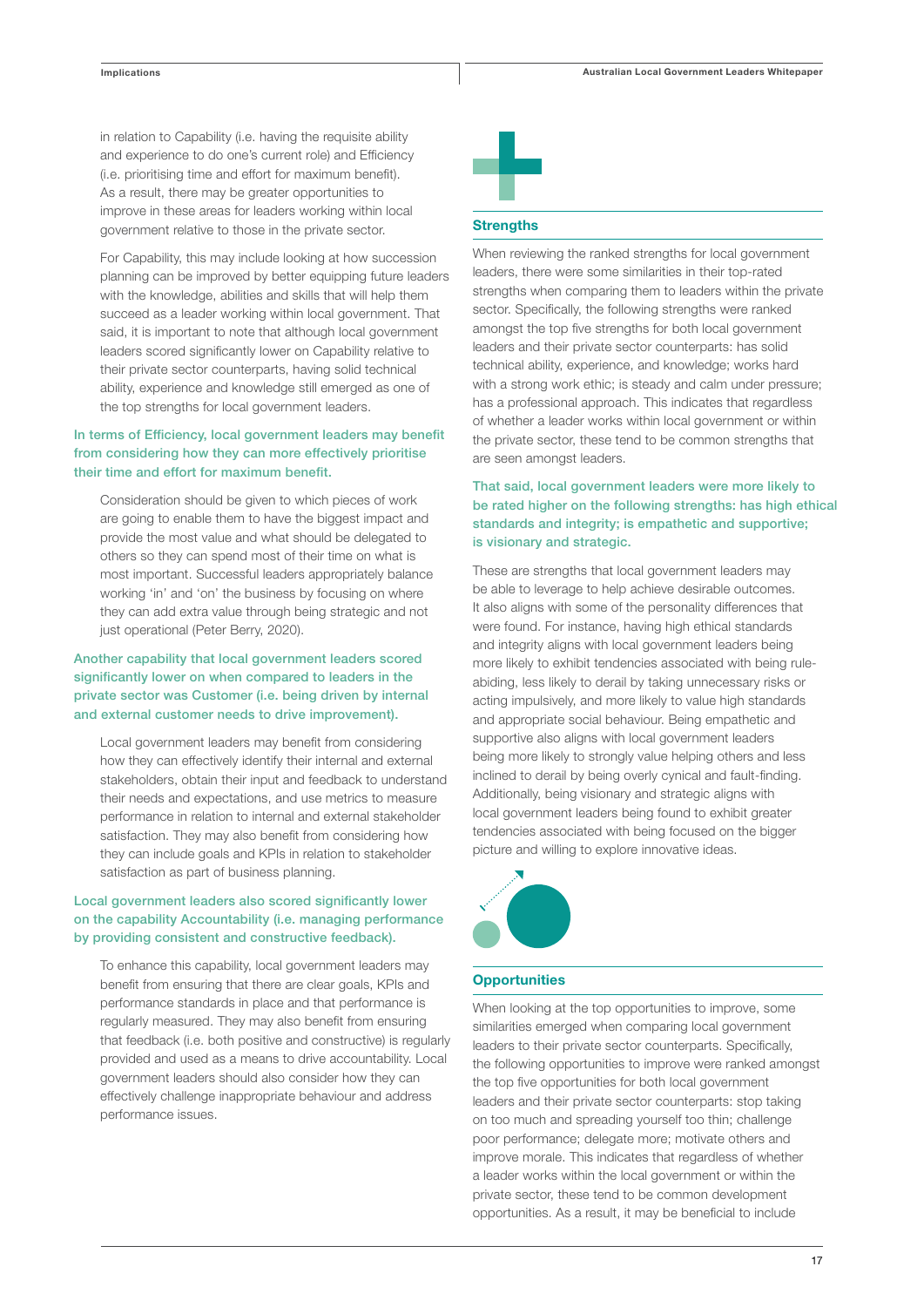a focus on these areas as part of leadership development programs due to their tendency to be relatively common development needs amongst leaders, including local government leaders.

Local government leaders are likely to benefit from considering how they can improve their workload management as indicated by 'stop taking on too much and spreading yourself too thin' and 'delegate more' being highly ranked as opportunities to improve. As mentioned earlier, consideration should be given to which pieces of work are going to enable local government leaders to have the biggest impact and provide the most value and involve finding an appropriate balance working 'in' and 'on' the business. Local government leaders may be able to draw on their relative strength of being more strategic when it comes to improving their workload management.

Local government leaders are also likely to benefit from considering how they can more effectively challenge poor performance and ensure that they have difficult conversations in a timely manner. Some key actions that they may want to take are identifying any poor performers in their team, planning and conducting a conversation with these individuals, and developing timeframes for improving their performance. A six-step model that can be used to plan and conduct the conversation is as follows:

- 1. Be clear about the issue what is the performance issue or behaviour to be addressed.
- 2. State your expectations and how they are not being met.
- **3.** Be clear about the impact of the issue on performance or the team.
- 4. Get the other person's point of view by asking them questions.
- **5.** Explain the consequences (i.e. next steps) if the issue is not fixed.
- 6. Get an agreement by discussing the details of the way forward.

A timeframe should be set for improving poor performers (e.g. 90 days) in which regular reviews occur to monitor improvements in relation to the individual's performance. If performance is still not improved, then the leader may need to consider removing the individual.

There were also some opportunities to improve that were ranked higher for local government leaders compared to their private sector counterparts. These were: set clear goals and performance indicators; listen more and let others have their say; improve time management and organisational skills.

For the opportunity 'set clear goals and performance indicators', local government leaders should ensure that they have a clear business plan that clearly articulates key goals and KPIs. They may be able to draw on their strengths of being visionary, strategic, and altruistic to help set meaningful goals and performance indicators. It may also be beneficial for local government leaders to consider how they can involve others who will be impacted by the goals and KPIs so there is an increased level of buy-in and accountability. Additionally, regular reviews and updates can help with monitoring progress and reinforcing the goals and should include taking time to celebrate success for achieving important goals and milestones as this can help promote engagement and motivation.

For the opportunity 'listen more and let others have their say', local government leaders may need to ensure that they are providing others with sufficient opportunity to have their voice heard. As seen in the personality results, one of the more prevalent derailers that emerged for local government leaders relates to exhibiting tendencies associated with dominating social interactions at times. They may need to ensure that they balance talking with listening during their interactions with others and consider how they can demonstrate to the other people involved that they have heard and understood what they were trying to say.

For the opportunity 'improve time management and organisational skills', this relates to local government leaders scoring significantly lower on the capability Efficiency and opportunities to improve in relation to workload management that were previously discussed. Local government leaders may benefit from considering how they can more effectively plan ahead and prioritise work so they are spending the majority of their time and energy focusing on what is most important and where they can provide the most value as a leader. This includes identifying opportunities to be more strategic when it comes to workload management and considering where they can delegate more routine and less urgent roles and responsibilities.

#### Concluding Comments

Overall, the findings from the research highlight that local government leaders tend to have several strengths that they may be able to further leverage to help achieve desirable outcomes and address some of the common opportunities to improve that emerged. Some of these strengths that local government leaders may be able to further leverage include their tendency to be passionate about helping others and contributing to the community, being innovative and focused on the bigger picture, a strong focus on rigour and defensibility in decision making, and their dedication to high standards and ethical behaviour. The research highlighted that while there are some common opportunities to improve for leaders regardless of sector, there were also some opportunities to improve that appear to be more prevalent for local government leaders. Those responsible for the development of local government leaders may benefit from incorporating a focus on these opportunities as part of development conversations and programs to help target those areas that may contribute to improving leadership performance including workload management and performance management.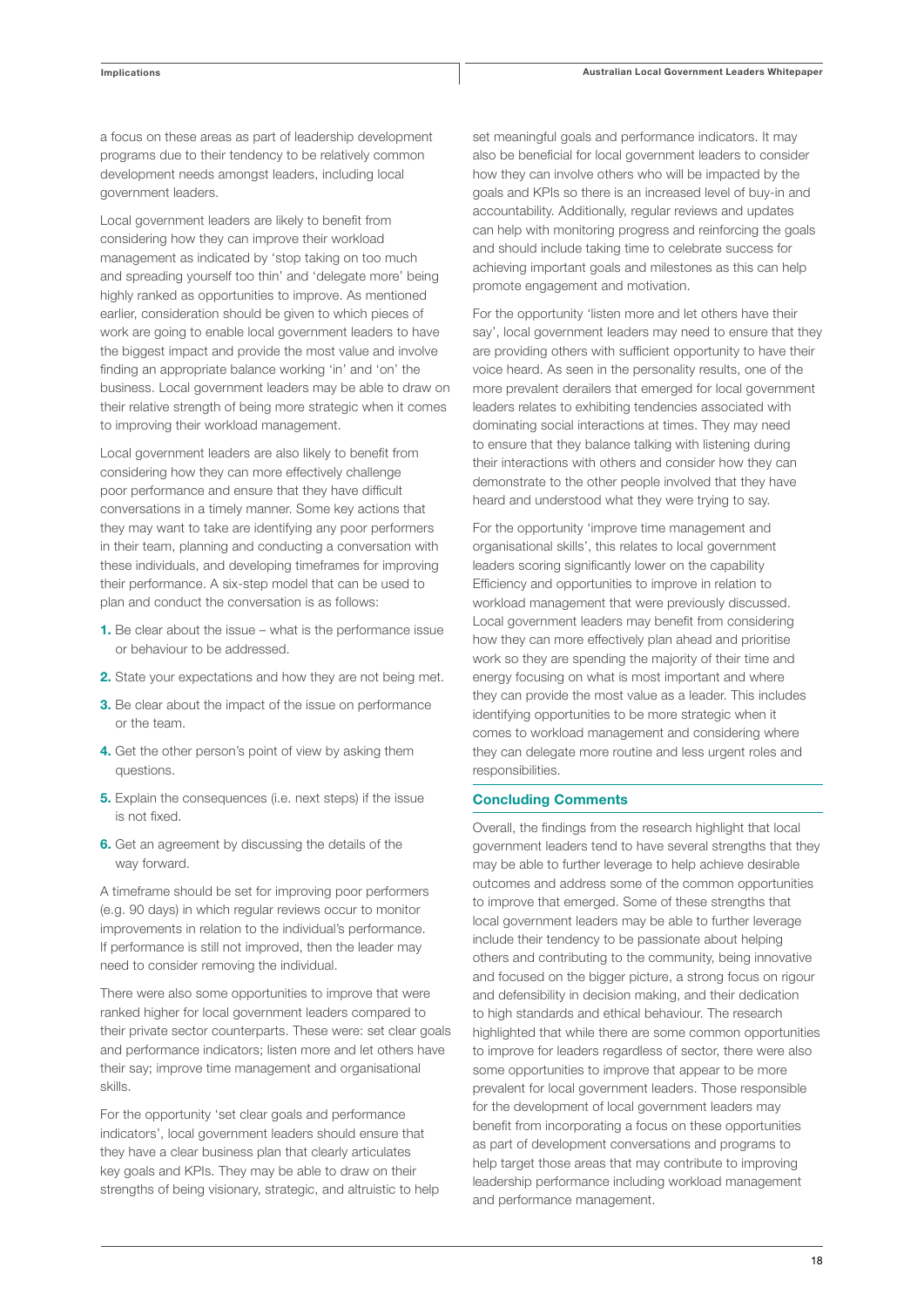### References

Andersen, J. A. (2010). Public versus private managers: How public and private managers differ in leadership behaviour. *Public Administration Review,* 70(1), 131-141.

Berry, P. (2020). What the best leaders look like [white paper]. Peter Berry Consultancy. https://www.peterberry.com.au/media/3183/pbc\_whitepaper\_whatthebestleaderslooklike.pdf

Gkorezis, P., & Petridou, E. (2012). The effect of extrinsic rewards on public and private sector employee's psychological empowerment: A comparative approach. The International Journal of Human Resource Management, 23(17), 3596-3612.

Hansen, J. R., & Villadsen, A. R. (2010). Comparing public and private managers' leadership styles: Understanding the role of job context. International Public Management Journal, 13(3), 247-274.

Hassan, H., Asad, S., & Hoshino, Y. (2016). Determinants of leadership style in big five personality dimensions. Universal Journal of Management, 4(4), 161-179.

Hogan, R., Curphy, G. J., & Hogan, J. (1994). What we know about leadership: Effectiveness and personality. American Psychologist, 49(6), 493-504.

Hogan, R., & Hogan, J. (2007). Hogan Personality Inventory Manual. Tulsa, OK: Hogan Assessment Systems.

Hogan, R., & Hogan, J. (2009). Hogan Development Survey Manual. Tulsa, OK: Hogan Assessment Systems.

Hogan, R., & Hogan, J. (2010). Motives, Values, Preferences Inventory Manual. Tulsa, OK: Hogan Assessment Systems.

Hooijberg, R., & Choi, J. (2001). The impact of organizational characteristics on leadership effectiveness models: An examination of leadership in a private and a public sector organization. Administration & Society, 33(4), 403-431.

Hutchinson, J., Walker, B., Haslam McKenzie, F. (2014). Leadership in local government: factors affecting the appointment of CEOs. Australian Centre of Excellence for Local Government. https://www.uts.edu.au/sites/default/files/ACELG-2014\_ Leadership-in-Local-Government.pdf

Kaiser, R. B., & Hogan, J. (2011). Personality, leader behavior, and overdoing it. Consulting Psychology Journal: Practice and Research, 63(4), 219.

Lyons, S., Duxbury, L., & Higgins, C. (2006). A comparison of the values and commitment of private sector, public sector, and parapublic sector employees. Public Administration Review, 66(4), 605-618.

Peter Berry Consultancy. (2018). Hogan 360 Technical Manual & Administration Guide (2nd ed.). North Sydney, Australia: Author.